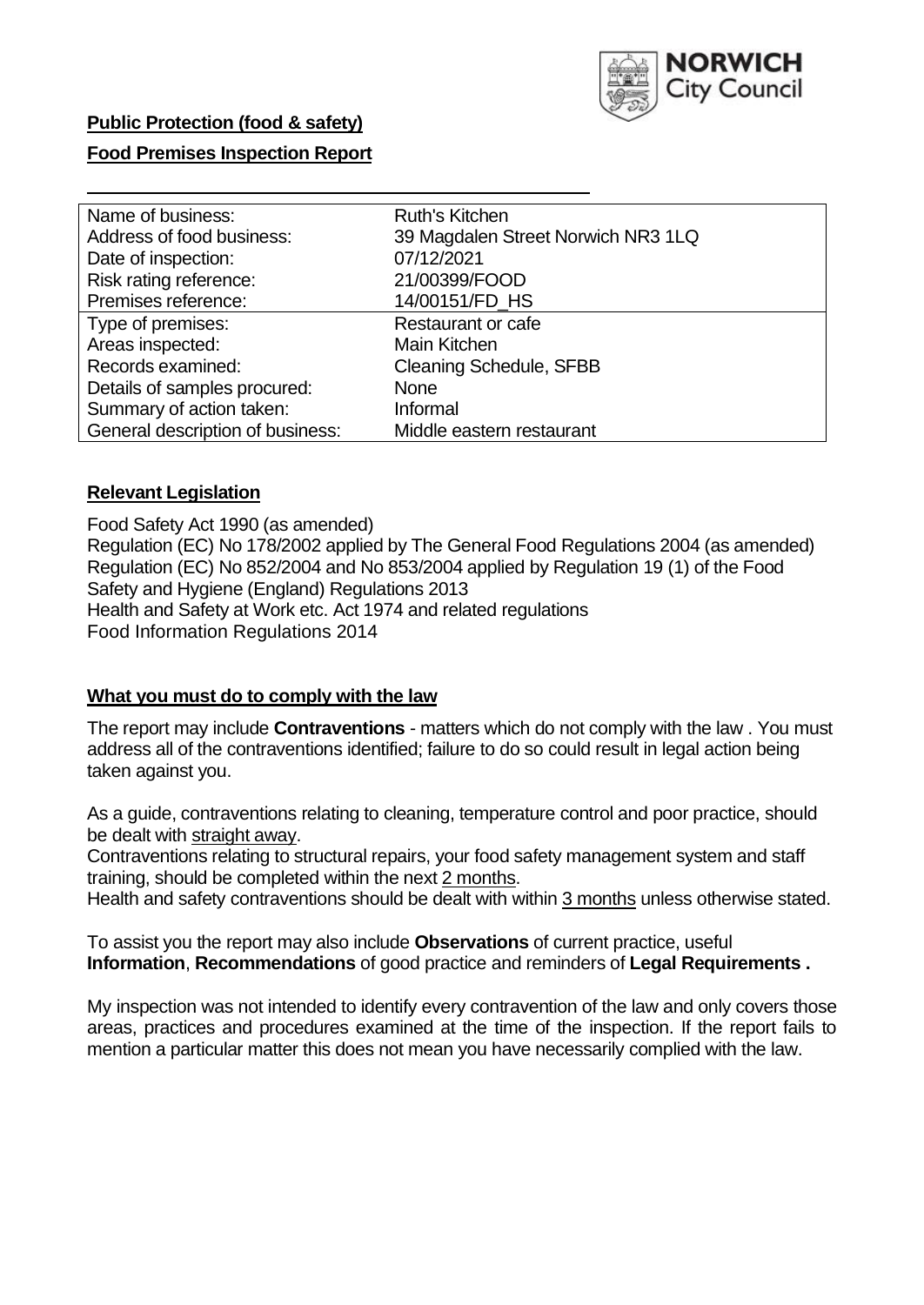# **FOOD SAFETY**

### **How we calculate your Food Hygiene Rating:**

 The food safety section has been divided into the three areas which you are scored against for the hygiene rating: 1. food hygiene and safety procedures, 2. structural requirements and 3. confidence in management/control procedures. Each section begins with a summary of what was observed and the score you have been given. Details of how these scores combine to produce your overall food hygiene rating are shown in the table.

| <b>Compliance Area</b>                     |          |    |           | <b>You Score</b> |                |    |                 |    |          |  |  |
|--------------------------------------------|----------|----|-----------|------------------|----------------|----|-----------------|----|----------|--|--|
| Food Hygiene and Safety                    |          |    |           | $\overline{0}$   | 5              | 10 | $\overline{15}$ | 20 | 25       |  |  |
| <b>Structure and Cleaning</b>              |          |    | $\Omega$  | 5                | 10             | 15 | 20              | 25 |          |  |  |
| Confidence in management & control systems |          |    | $\Omega$  | 5                | 10             | 15 | 20              | 30 |          |  |  |
|                                            |          |    |           |                  |                |    |                 |    |          |  |  |
| <b>Your Total score</b>                    | $0 - 15$ | 20 | $25 - 30$ |                  | $35 - 40$      |    | $45 - 50$       |    | > 50     |  |  |
| <b>Your Worst score</b>                    | 5        | 10 | 10        |                  | 15             |    | 20              |    |          |  |  |
|                                            |          |    |           |                  |                |    |                 |    |          |  |  |
| <b>Your Rating is</b>                      | 5        |    |           | 3                | $\overline{2}$ |    |                 |    | $\Omega$ |  |  |

Your Food Hygiene Rating is 4 - a good standard



## **1. Food Hygiene and Safety**

 with legal requirements. You have safe food handling practices and procedures and all the Food hygiene standards are high. You demonstrated a very good standard of compliance necessary control measures to prevent cross-contamination are in place. Some minor contraventions require your attention. **(Score 5)** 

### Contamination risks

 with bacteria or allergens or its physical contamination with dirt, foreign objects or **Contravention** The following exposed food to the general risk of cross-contamination chemicals:

- eggs were stored above ready to eat foods
- damaged equipment is in use that could shed broken particles
- oven gloves were frayed

**Contravention** You could not demonstrate effective disinfection of equipment and utensils used for both raw and ready-to-eat foods, either by heat or an adequate dishwasher cycle. Separate equipment and utensils must be provided. **Such**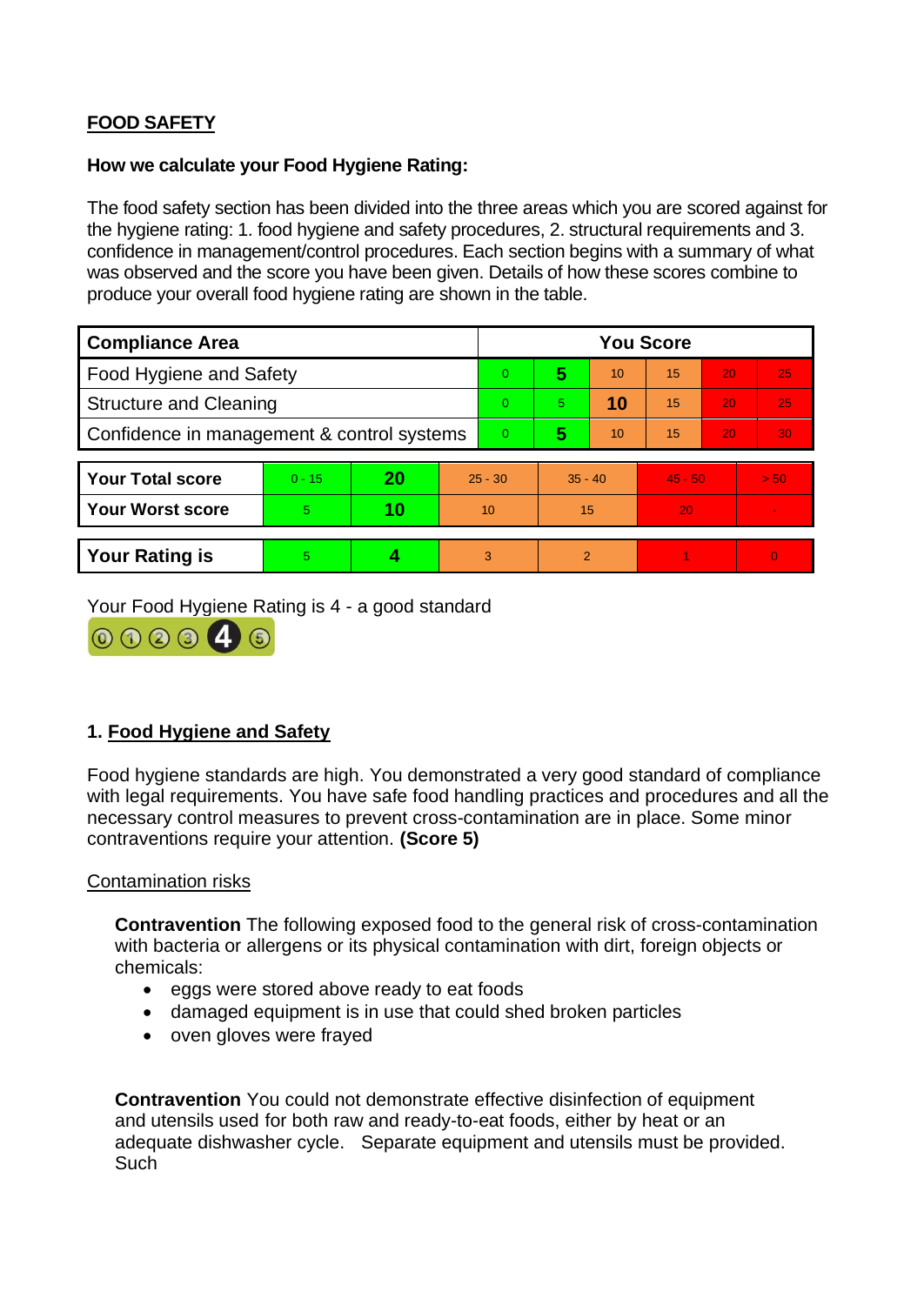equipment should be easily identifiable (e.g. colour coded) and must be stored and washed separately:

 **Contravention** You could not demonstrate effective heat disinfection of the food equipment and utensils you use for handling both raw and ready-to-eat foods: knives

• storage containers (ensure food containers are only used for their intended purpose - ie for either raw or cooked food - and are washed and stored separately

### Hand-washing

**Observation** I was pleased to see handwashing was well managed.

**Recommendation** Provide a wall-mounted dispenser for your paper towels.

#### Temperature Control

**Observation** I was pleased to see you were able to limit bacterial growth and/or survival by applying appropriate temperature controls at points critical to food safety and that you were monitoring temperatures.

### **2. Structure and Cleaning**

 satisfactory standard but there are some repairs and/or improvements which are required The structure facilities and standard of cleaning and maintenance are of a generally in order for you to comply with the law. Pest control and waste disposal provisions are adequate. The contraventions require your attention; although not critical to food safety they may become so if not addressed. **(Score 10)** 

#### Cleaning of Structure

**Contravention** The following items were dirty and require more frequent and thorough cleaning:

- extraction canopy
- walls particularly behind food preparation surfaces
- the floor under units

### Cleaning Chemicals / Materials / Equipment and Methods

**Contravention** The following evidence demonstrated your cleaning materials, equipment and methods were not sufficient to control the spread of harmful bacteria between surfaces:

• the sanitisers are not to BS EN 1276:1997 or 13697:2001 Standards